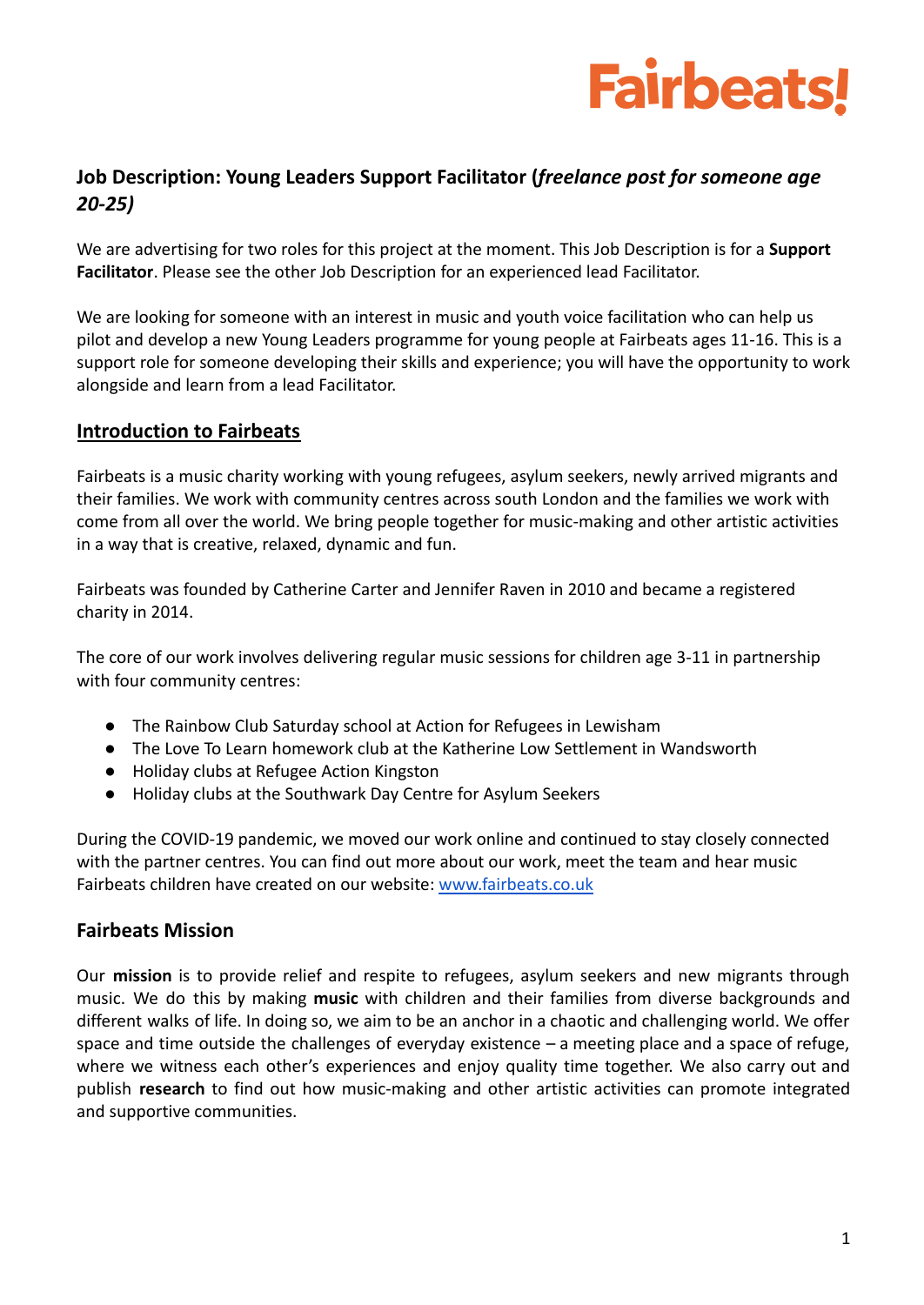# **Fairbeats!**

#### **Fairbeats Vision**

Our **vision** is for a society which embraces newly arrived children and families, and supports them to participate in its musical and cultural life. We want every child to be able to take part in music and culture, to the extent that they wish to do so.

We are an enabling organisation: we acknowledge that we are one part of a much larger mission to promote equality, fairness and freedom for all human beings, especially those who have left their countries of birth and who become refugees, asylum seekers and newly arrived migrants.

#### **Our beliefs**

- We believe that **participation in arts and culture is a basic human right**, as enshrined in Article 27 of the United Nations Declaration of Human Rights. Our participants have often had their most fundamental rights violated in their country of birth. Arriving in the United Kingdom, they face multiple challenges: language barriers, complex processes, inadequate living conditions and profound uncertainty. They find themselves in a new culture, with different legal, health and education systems, as well as new customs, practices and expectations – this can be confusing and overwhelming. By making music together, we provide respite from these challenges and opportunities to forge new relationships that support families to build lives in the UK
- We believe that **children and families are best placed to voice their needs and expectations**. We recognise that refugees, asylum seekers and newly arrived migrants are not an easily defined "community". For this reason, we work in close consultation with our partner centres, our children and their families to better understand their needs, wishes and desires.
- We believe that making **music together is the best way that we can achieve our mission and vision**. Making music allows children to connect with one another and express themselves in a common musical language. As artists, musicians and engaged citizens ourselves, we believe that we have a responsibility to support the most vulnerable members of our society whether they have lived here for generations or only just arrived. We believe **all forms of music are valuable**, and strive to embrace music styles from across the world. We focus on creating new music together, drawing on the knowledge, experience and expertise of every person in the room. As a learning organisation, we are constantly evaluating our practice and collecting evidence on the role of music in making such changes.

Our **values** are creativity, consistency, flexibility, fairness and trust.

#### **The Fairbeats programme**

Fairbeats creates an inclusive and inspiring space for children and their families to make music together.

Our key **aims and objectives** are to: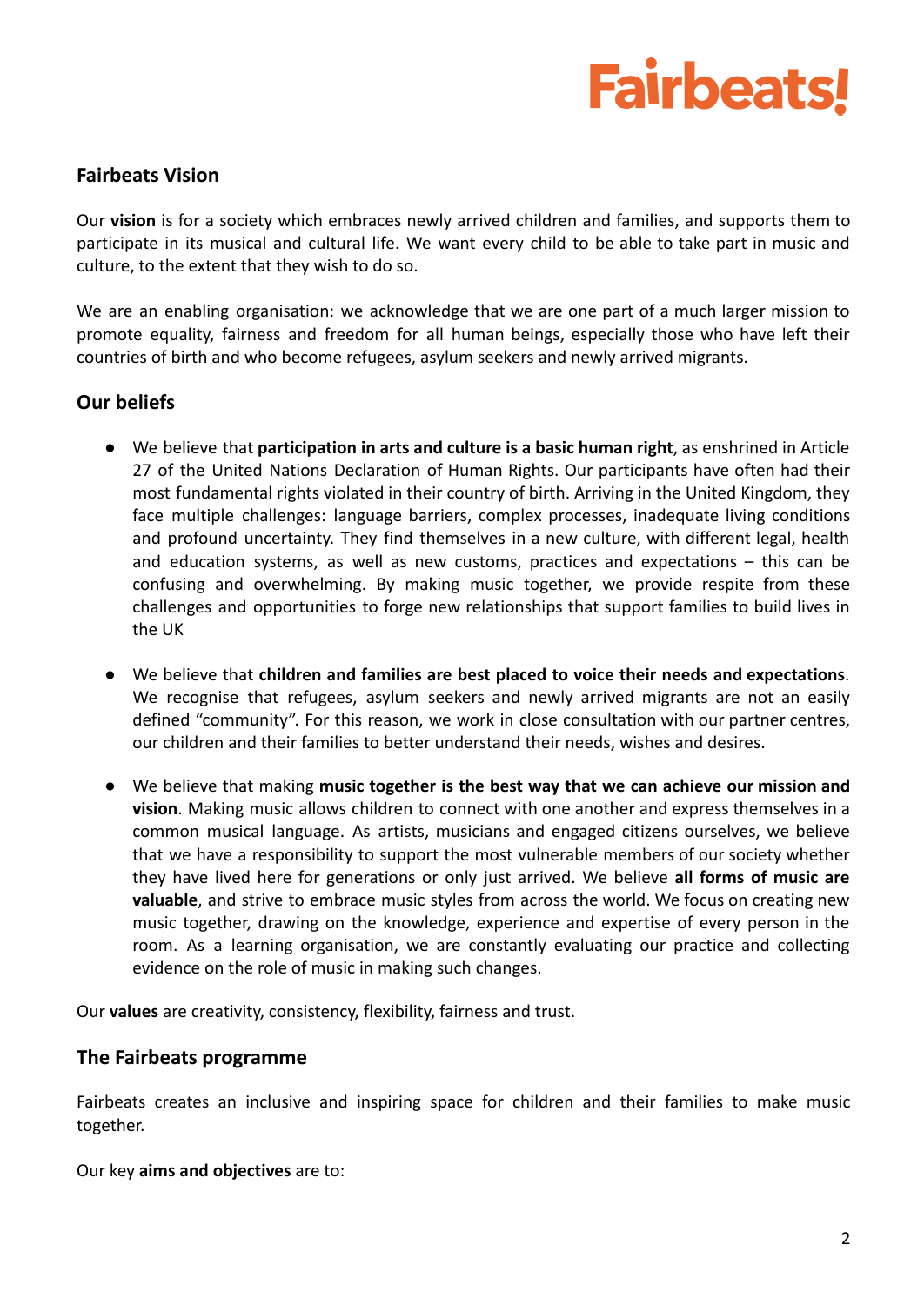

- 1. Deliver fun, dynamic music-making sessions for newly arrived children and their families, in a safe and supportive environment.
- 2. Train and develop practitioners to work in community settings with newly arrived children and their families.
- 3. Produce thoughtful, awareness-raising research about music-making in these settings, and share this with the music sector.
- 4. Support children's progression to other musical and cultural activities that further their development.
- 5. Run an ethically principled and sustainable organisation which can successfully achieve these aims.

The Fairbeats model and creative approach involves **two main strands of work**:

- 1. Community centre-based programme providing children and young people with regular access to music-making:
	- Instrumental sessions (predominantly on ukulele and fife/flute)
	- Creative sessions (songwriting, improvisation, bands)
	- $\circ$  One-off workshops with visiting artists and organisations such as Pumpkin Jigsaw carnival band, World Heart Beat Music Academy and Aurora Orchestra
- 2. Progression routes supporting children and young people to access musical progression routes such as 1:1 lessons, music classes at clubs at other local centres/organisations, and seeing live music at London venues.

During 2019-2020 we embarked on the Fairbeats Songbook project to celebrate our 10th anniversary the project is about working with inspirational Artists, chosen by Fairbeats children, to create new music. You can hear 'Rise Up' which was created by children at Love To Learn and facilitated by rapper, singer, songwriter and producer Awate Suleiman here:

[https://fairbeats.co.uk/2020/06/09/fairbeats-playlist-threads-radio-show/.](https://fairbeats.co.uk/2020/06/09/fairbeats-playlist-threads-radio-show/)

Our programme is delivered by a team of inspirational freelance Artists who facilitate music sessions with support from Trainees and volunteers. Our Trainee programme provides people with the opportunity to develop their skills and confidence alongside more experienced music leaders.

A core principle of our work is youth voice and choice, so we regularly consult with Fairbeats children and families, and Artists embed voice and choice within all sessions. For the 10th anniversary Songbook project children chose the Artists and musical styles they wanted to work with to create new songs.

#### **The Fairbeats programme during COVID-19**

During COVID-19 we worked with our partner centres and families to adapt our programme of activity. This included: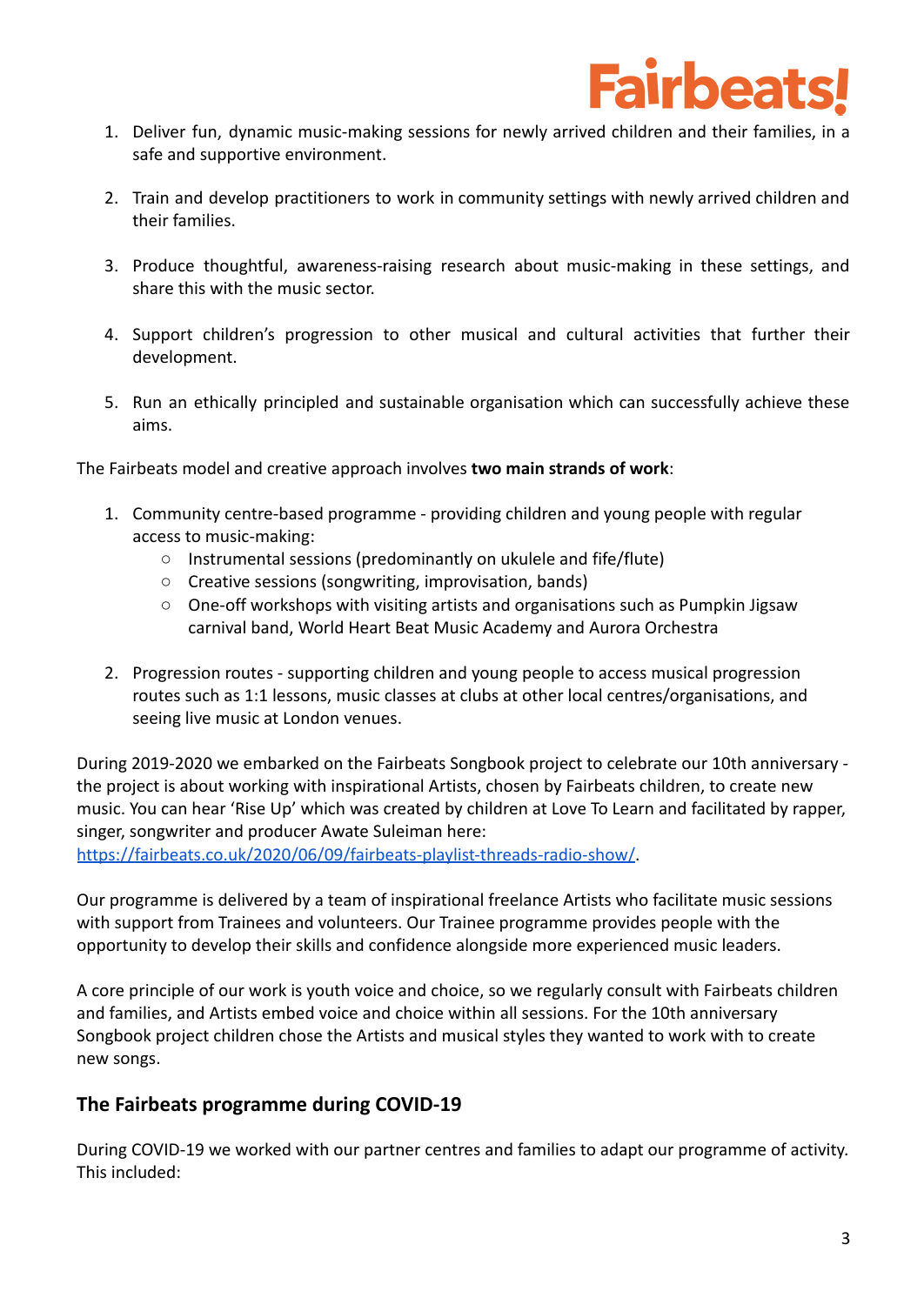# **Fairbeats!**

- Delivering instruments and digital devices to children's homes
- Pre-recorded online sessions
- Live online sessions via Zoom
- Hardcopy music activities posted to families
- Creative care packs delivered to families including an activity using disposable cameras to inspire songwriting called 'What's still happening with you?', which you can read about [here](https://fairbeats.co.uk/2020/07/27/whats-still-happening-with-you-catherine-carter/)

#### **Introduction to the Young Leaders programme**

We believe in youth voice and sharing power with young people. Our philosophy is that youth voice facilitation isn't about handing over power altogether but about bringing young people's experiences, ideas, opinions and interests together with the experience and skills of professional facilitators. It also isn't about saying yes to everything, it's about creating a space for dialogue, collaboration and co-creation.

We are creating a new Young Leaders programme to:

- Develop the AFRIL programme to provide progression beyond year 6 (age 11), and to more deeply embed youth voice across Fairbeats.
- Establish a group of young people who have the opportunity to make music in a way that works for them and meets their interests; who can play a role in leading ideas and programmes at Fairbeats; and who ultimately become involved in Fairbeats' management, decision-making structures and governance.

At this stage we are piloting the Young Leaders group across three sessions in summer 2022. The sessions will be devised with the facilitator but we envisage them focusing on music-making that is led by young people's ideas and interests. Each session will also include an activity aimed at developing leadership skills. Alongside the sessions, participants will be connected with other music and creative activities that they might enjoy over the summer (eg performances, clubs) - we hope many of the activities we connect them with will be part of Lewisham Borough of Culture.

This is a short term project that we would like to extend beyond this initial pilot, however this will be dependent on what the Young Leaders tell us is important and interesting to them. It is possible that the Facilitator we appoint for the pilot will have ongoing involvement beyond the pilot, but we are open to the possibility that once we learn more from the Young Leaders the needs and focus will change and a different facilitation team will be needed.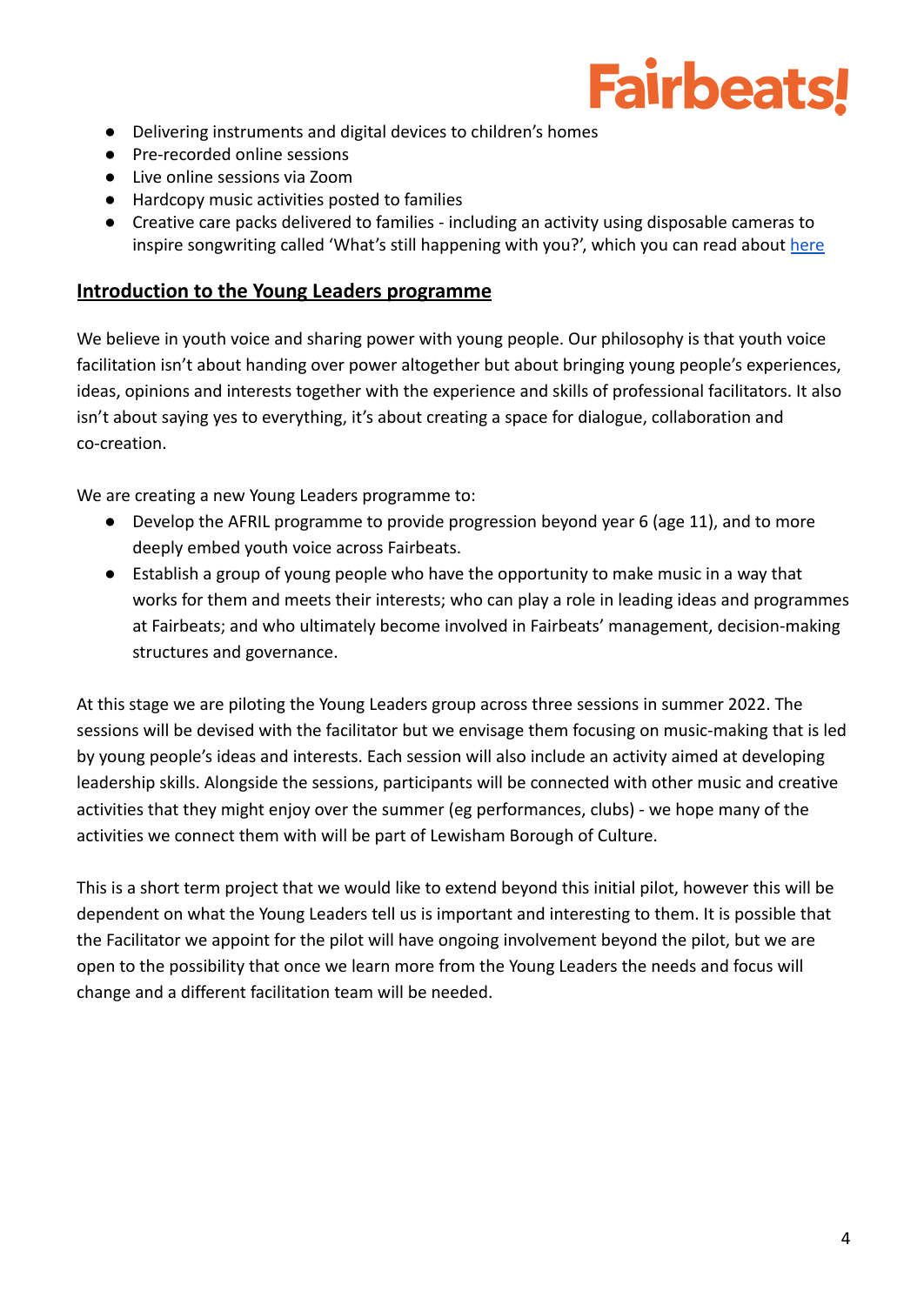# **Fairbeats!**

## **Young Leaders Support Facilitator Job Description**

### **Key details of the role**

We hope this will be an opportunity for you to develop your own leadership skills and work experience whilst also supporting the learning and development of people age 11-18.

- Acting as a Support Facilitator for 3 x 3-hour sessions for young people at Action for Refugees in Lewisham (AFRIL) combining music-making, discussion and leadership training/development. We will discuss and develop this together but we are imagining that music-making will be the main activity in each session, plus one activity that engages the group in developing skills and confidence as Fairbeats young leaders.
- There will be around 10 young people age 11-16 in the group. They will have previously been involved in workshops that Fairbeats runs at AFRIL's Rainbow Club.
- The pilot sessions will run July-August 2022 with planning in June.
- The fee is £600 in total (3 x half days for the sessions and 2 x days for planning and debrief).
- You will work in collaboration with Fairbeats Directors, Relationships Coordinator and the lead Facilitator to design, facilitate and evaluate the pilot sessions. It will be important to review the plan after each session to incorporate the young people's thoughts and suggestions into subsequent sessions.
- This is a fixed-term freelance contract (the role-holder is responsible for their own tax and national insurance contributions).
- It is subject to references, an enhanced DBS check and recent safeguarding training (we can provide a DBS check and safeguarding training if required).

### **Experience required**

- Skilled musician (any style/tradition welcome).
- Some experience of leading/supporting music workshops with other young people.

## **Person Specification**

We are looking for a Support Facilitator with the following strengths and characteristics:

- The desire and ability to put young people's views and ideas at the centre in order to foreground their musical goals.
- The ability to provide the structure and support that enables young people to explore their own ideas and opinions -ie to find an appropriate balance between creating space and being open-minded with providing parameters and choices.